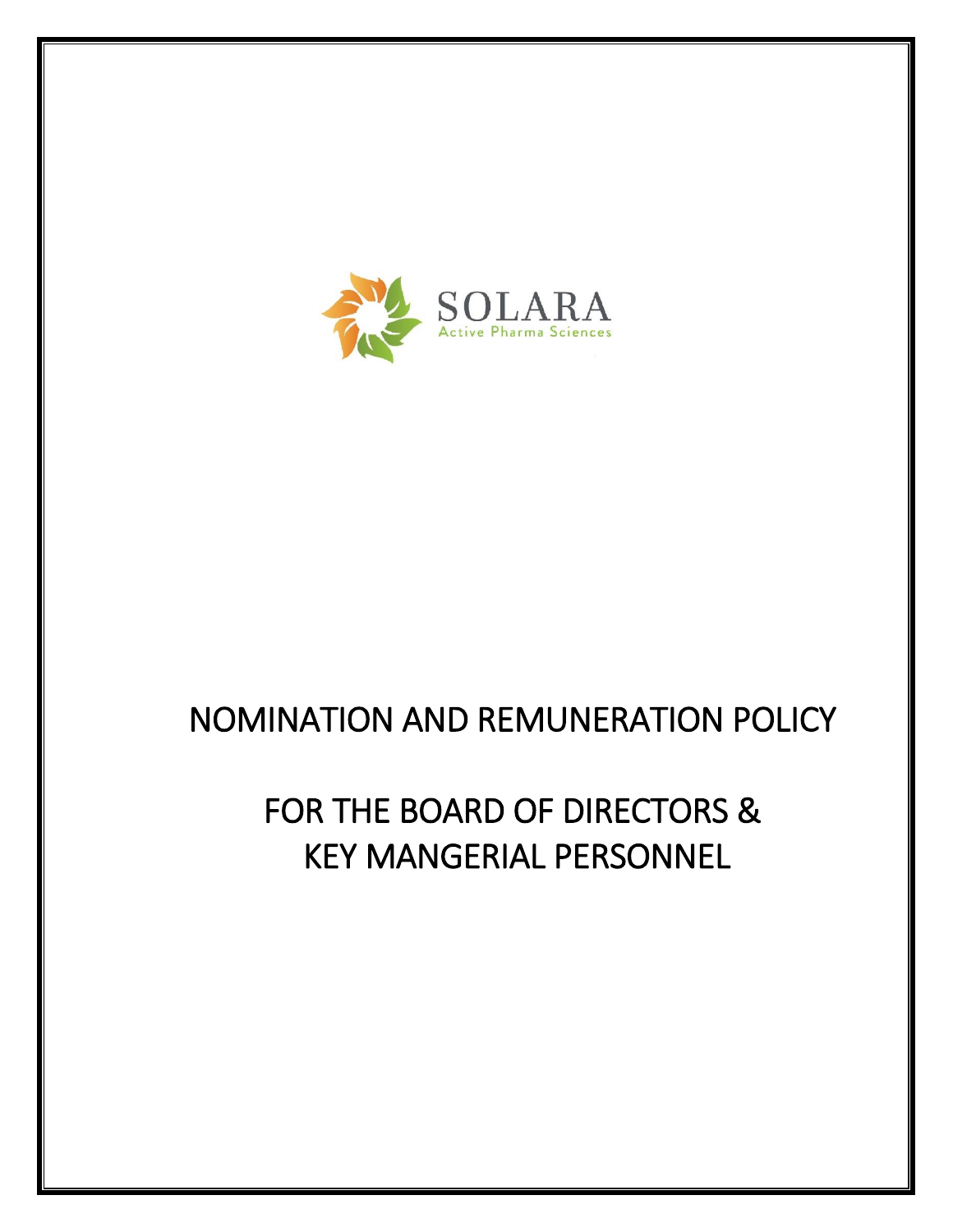| 1.           |  |  |  |  |  |
|--------------|--|--|--|--|--|
| 2.           |  |  |  |  |  |
| 3.           |  |  |  |  |  |
| 4.           |  |  |  |  |  |
| 5.           |  |  |  |  |  |
| 6.           |  |  |  |  |  |
|              |  |  |  |  |  |
|              |  |  |  |  |  |
|              |  |  |  |  |  |
|              |  |  |  |  |  |
| $\mathbf{7}$ |  |  |  |  |  |
| 8.           |  |  |  |  |  |
| 9.           |  |  |  |  |  |
|              |  |  |  |  |  |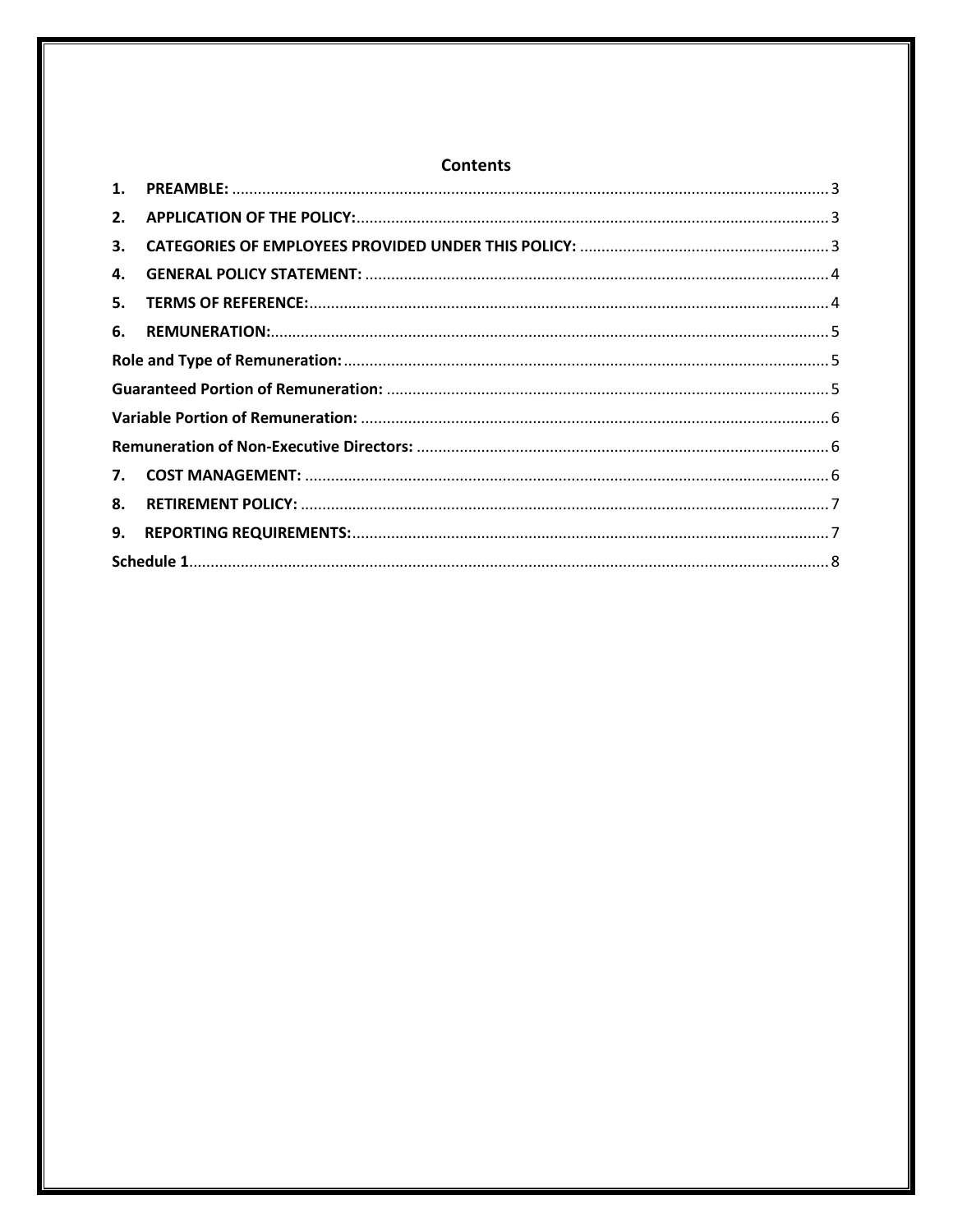#### <span id="page-2-0"></span>**1. PREAMBLE:**

**Solara Active Pharma Sciences Limited** (hereinafter referred to as "**the Company**") believes in conducting the affairs of the Company in a fair and transparent manner by adopting the highest standards of professionalism and good Corporate Governance Practices.

The Company is committed to ensure that remuneration paid to all directors and employees of the Company is commensurate with their role and responsibilities. In order to attract and retain properly qualified and best talent at all levels, it is the Company's endeavor to maintain fair and competitive remuneration consistent with industry standards and practices.

Pursuant to the Companies Act, 2013 ("hereinafter referred to as "the Act"), the Company is required to constitute a Nomination and Remuneration Committee which shall formulate the Nomination and Remuneration Policy ("hereinafter referred to as "the Policy") and review the HR policies and the overall appointment and remuneration of Directors and Key Managerial Personnel of the Company. The Board may upon recommendation of the Nomination and Remuneration Committee, amend and/ or modify this Policy as and when necessary.

# <span id="page-2-1"></span>**2. APPLICATION OF THE POLICY:**

The appointment and remuneration of Directors and Key Managerial Personnel of the Company will be reviewed and considered by the Nomination and Remuneration Committee with recommendations to the Board of Directors (hereinafter referred to as "the Board") in accordance with the policy and the provisions of the Companies Act, 2013 ("the Act").

# <span id="page-2-2"></span>**3. CATEGORIES OF EMPLOYEES COVERED UNDER THIS POLICY:**

- a) Directors including Whole Time/ Executive Directors and Non-Executive Directors.
- b) Key Managerial Personnel as defined under Section 2(51) of the Act.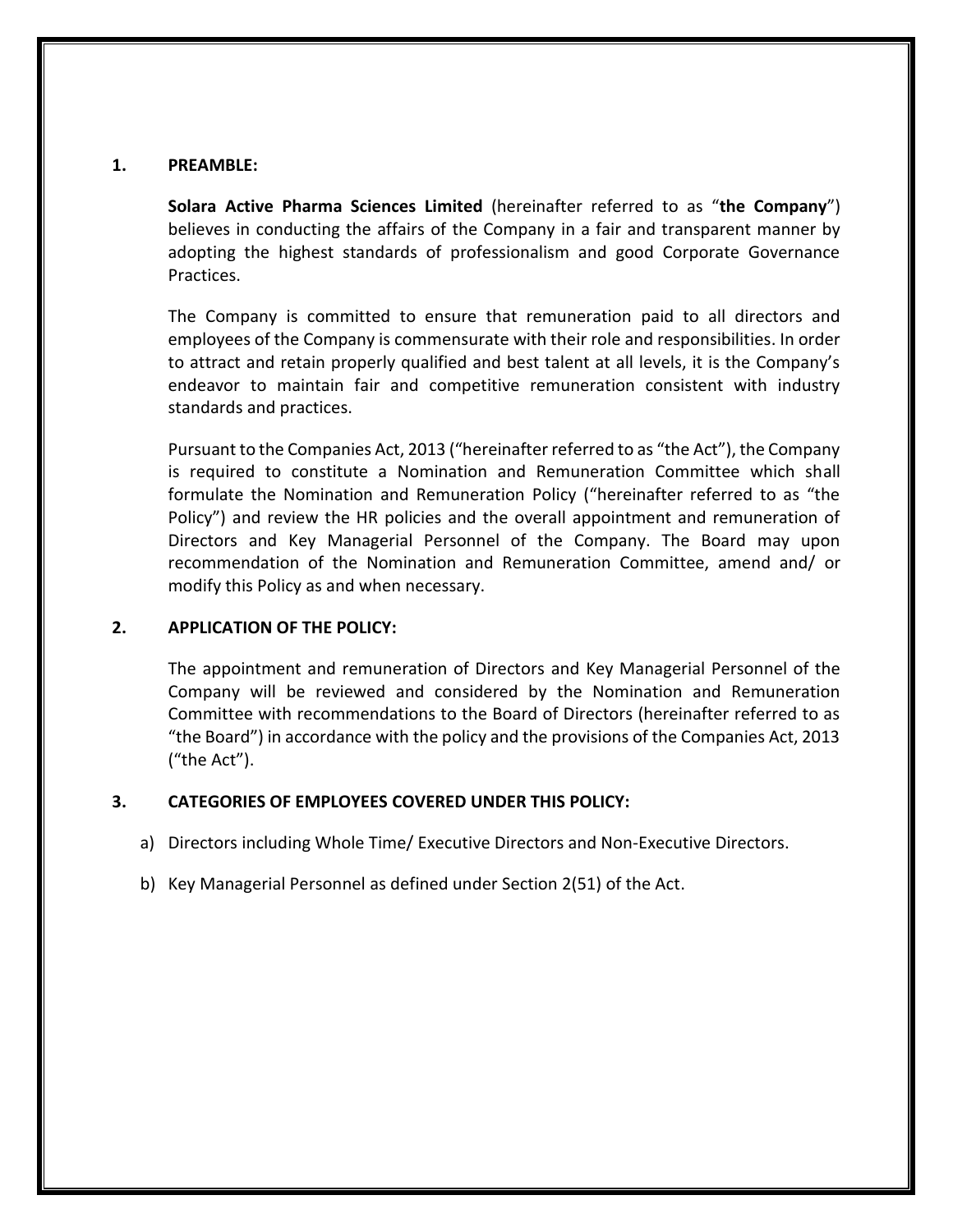### <span id="page-3-0"></span>**4. GENERAL POLICY STATEMENT:**

The Remuneration Policy of the Company is performance driven and is structured to motivate directors and employees, recognize their merits and achievements and promote excellence in their performance. Individual performance pay is determined by business performance and the performance of the individuals is measured through an appropriate appraisal process. Through compensation program, the Company endeavors to attract, retain, develop and motivate a high performance workforce that will ensure the long term sustainability of the Company and create a competitive advantage in the industry. For the whole time directors and employees, the Company follows a compensation mix of fixed and variable pay.

The remuneration of the Board members and Key Managerial Personnel is based on the Company's size and market presence, its economic and financial position, industrial trends, compensation paid by the peer companies etc. Compensation reflects the responsibility and performance of the Board members and Key Managerial Personnel.

#### <span id="page-3-1"></span>**5. TERMS OF REFERENCE:**

- a) To identify persons who are qualified to become Directors and who may be appointed in Senior Management in accordance with the criteria laid down in Schedule I of this policy and recommend to the Board their appointment and removal.
- b) To carry out evaluation of every director's performance based upon the criteria as laid down in Schedule I of this policy
- c) To formulate the criteria for determining qualifications, positive attributes and independence of a director and recommend to the Board a policy relating to the remuneration for the Directors and Key Managerial Personnel.
- d) To review the overall compensation policy, service agreement and other employment conditions of Whole Time Directors and Key Managerial Personnel.
- e) To monitor the implementation of Employees Stock Option Scheme which includes:
	- the quantum of option to be granted under ESOS per employee and in aggregate
	- **the conditions under which options shall vest in employees and may lapse in case** of termination of employment or misconduct or otherwise
	- **the exercise period within which the employee should exercise the vested option** and the conditions under which the option would lapse either on failure to exercise within the exercise period or on termination or on resignation or otherwise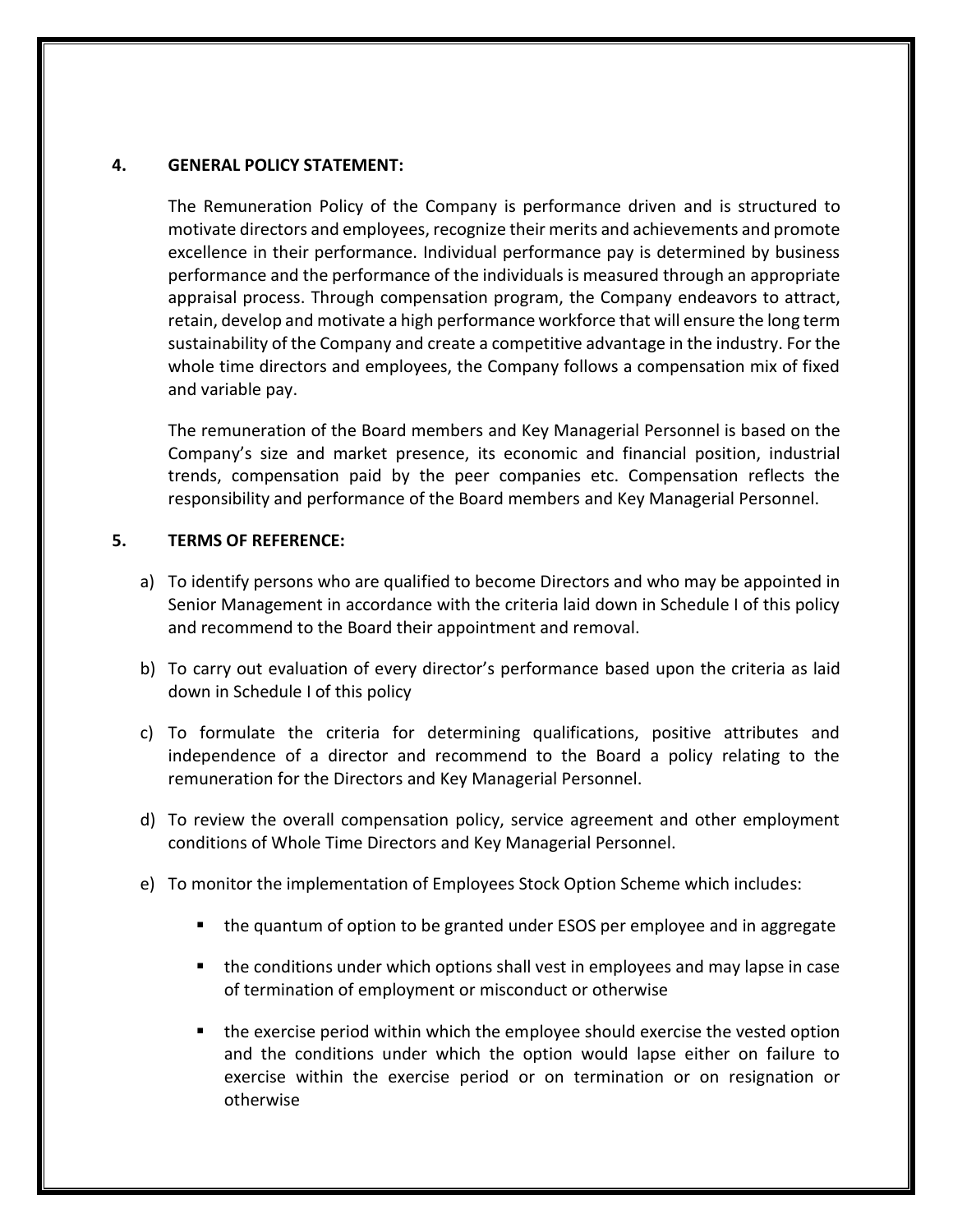- the right of an employee to exercise all the options vested in him/her at one time or at various points of time within the exercise period
- the procedure for making a fair and reasonable adjustment to the number of options
- the grant, vest and exercise of option in case of employees who are on long leave and any other matter which may be relevant for administration of ESOS Scheme from time to time
- f) To deal with other matters as the Board may refer to the Nomination and Remuneration Committee ("the Committee") from time to time.

# <span id="page-4-1"></span><span id="page-4-0"></span>**6. REMUNERATION:**

#### <span id="page-4-2"></span>**Role and Type of Remuneration:**

The Company recognizes the competitive nature of the market and this requires the Company to provide competitive remuneration to its directors and employees to ensure that we attract and retain efficient employees.

The remuneration of Whole-time directors/ Executive Directors and Key Managerial Personnel of the Company is decided based on the criteria stated in Schedule I of this policy and as per the recommendation of the Committee.

The Company shall pay remuneration to Whole-time directors/ Executive Directors and Key Managerial Personnel by way of salary, retirement benefits, perquisites, allowances (fixed component), incentives and commission (variable component) based on the recommendation of the Committee and approval of the Board of Directors and shareholders, if applicable. Annual increments may be decided by the Committee within the salary scale approved by the members, in case of Whole-time directors/ Executive Directors.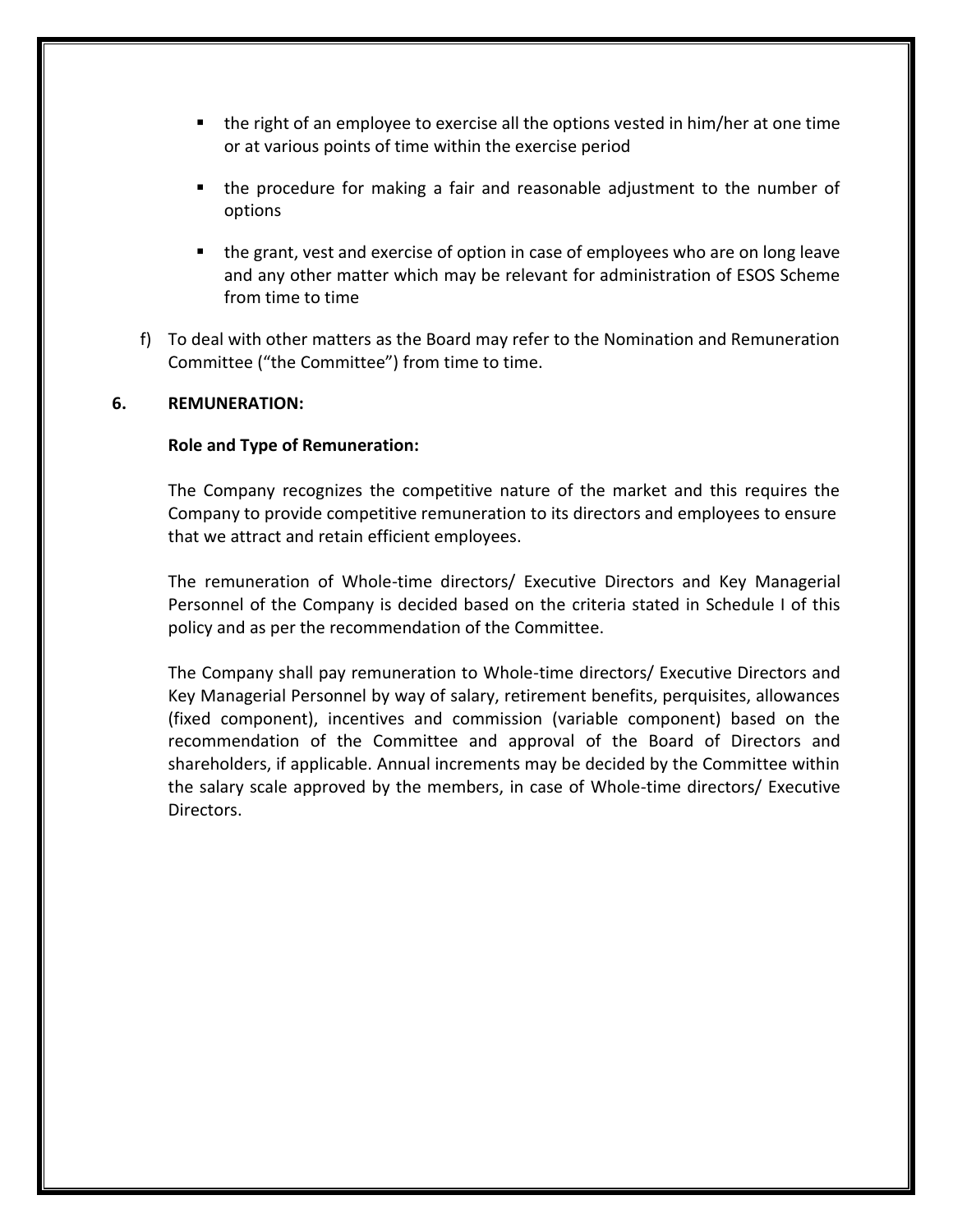#### <span id="page-5-0"></span>**Guaranteed Portion of Remuneration:**

Whole-time directors/ Executive Directors and employees are receiving guaranteed portion of their total package on a monthly basis. The total package includes both monthly compensation and guaranteed benefits such as employer's contribution to retirement funds i.e. provident fund, pension and gratuity, group mediclaim etc.

# **Variable Portion of Remuneration:**

Performance Incentive to reward employees for performance is variable. These rewards are based on individuals, business unit or Company's performance including related predefined targets. Performance is measured over a 12 months' period. The remuneration policy should accordingly be considered in the greater human resource context.

#### <span id="page-5-1"></span>**Remuneration of Non-Executive Directors:**

Non-Executive Directors are paid remuneration by way of sitting fees for attending Board and Audit Committee Meetings. The Company pays a sitting fee per meeting of the Board and Audit Committees to the Non-Executive Directors for attending the meeting within the limit prescribed under the Act. Commission, if any, may be paid within the monetary limit approved by shareholders, subject to the limit not exceeding 1% p.a. of the profits of the Company (computed in accordance with the Act).

An Independent Director shall not be entitled to any stock option and may receive remuneration by way of fees provided under sub-section (5) of Section 197 of the Act, reimbursement of expenses for participation in the Board and other meetings and profit related commission, if any, as may be approved by the members of the Company.

# <span id="page-5-2"></span>**7. COST MANAGEMENT:**

The objective of remuneration cost management is the importance of the directors and employee's role, thereby reflecting their relative work to the Company. Cost management does not necessarily imply a reduction of overall salary and bill but rather the correct allocation thereof. The Finance department in conjunction with Human Resource department should manage remuneration costs within budgetary constraints, while ensuring the remuneration levels of competent, exceptional performers and key employees are positioned competitively against the market.

<span id="page-5-3"></span>Any amount paid in excess to director other than prescribed under the Act shall be refunded by the director and the company cannot waive the same.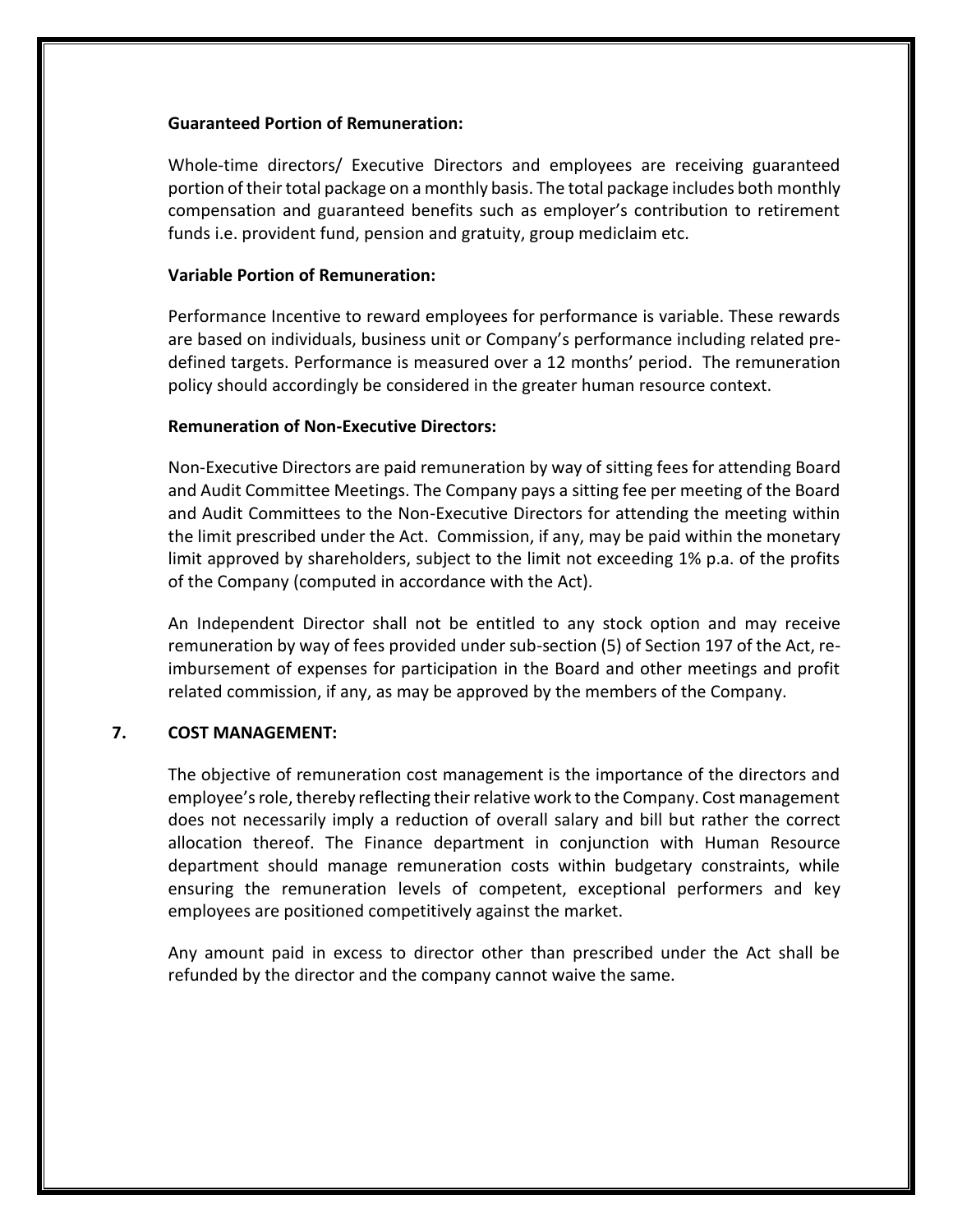# **8. RETIREMENT POLICY:**

The Company has adopted the guidelines for retirement age of whole time directors and employees. Any whole time director who is retained on the Company's Board beyond the age limit decided by the management for special reasons may continue as a Director at the discretion of the Board. The Company has adopted policy for offering retirement benefits including pension, ex-gratia, gratuity, medical etc. to its whole time directors and employees of the Company.

# <span id="page-6-0"></span>**9. REPORTING REQUIREMENTS:**

This policy shall be disclosed every year in the Board's Report to the shareholders of the Company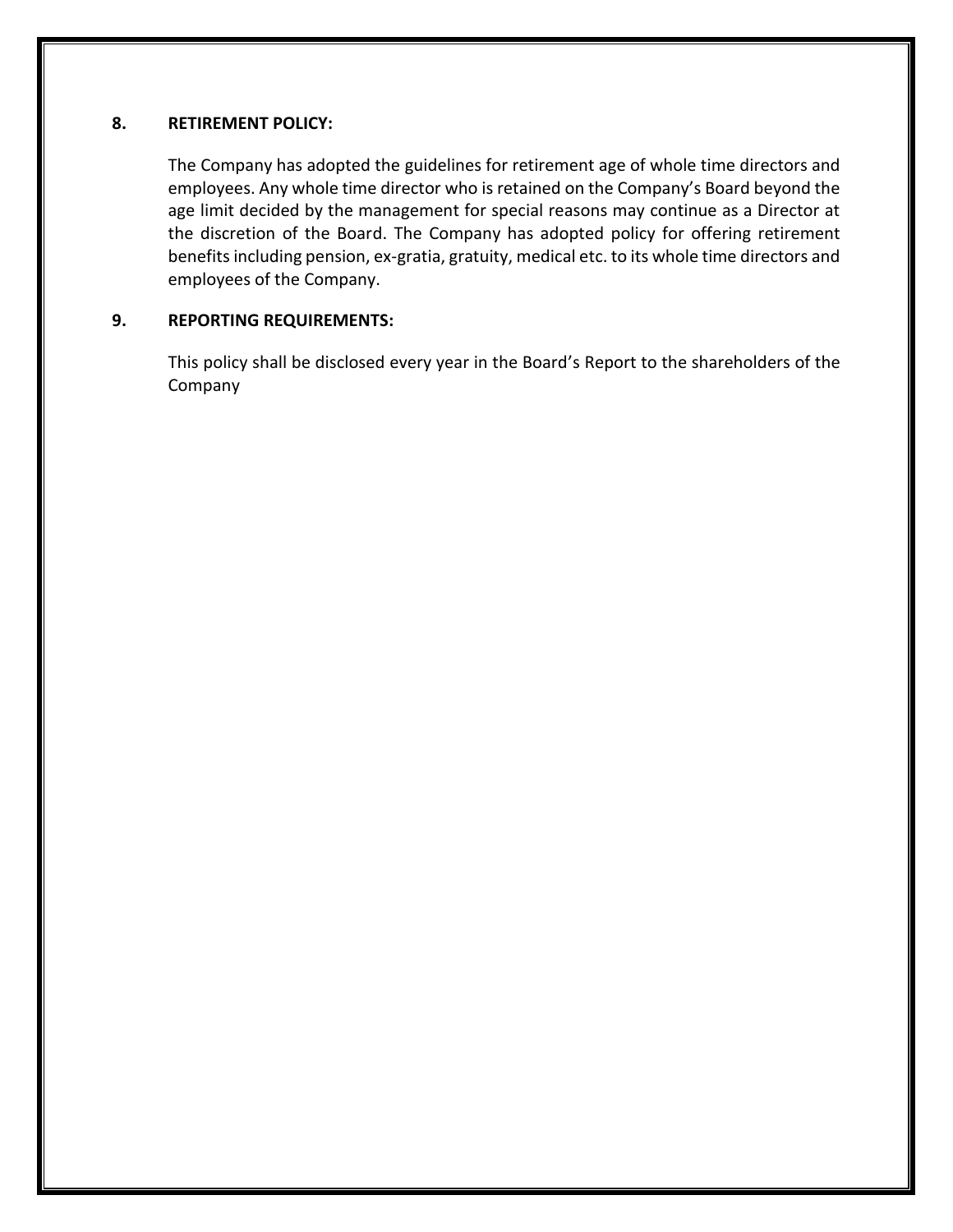# **Schedule 1**

# <span id="page-7-0"></span>**Criteria for appointment, related remuneration for Directors and Key Managerial Personnel of the Company.**

- At the time of selection of a Director and Key Managerial Personnel, the Company must examine the integrity of the person and possession of relevant expertise, positive attributes, qualifications and experience.
- In case of appointment of Independent Director, the Company must observe the pecuniary relationship of such Director and their relatives with the promoters and group companies including the criteria of independence and other conditions as prescribed by the Act. The performance evaluation of Independent Directors shall be done by the entire Board of Directors, excluding the director being evaluated.
- The level and composition of remuneration should be reasonable and sufficient to attract, retain and motivate Directors and Key Managerial Personnel to run the Company successfully.
- Relationship of remuneration to performance should be clear and meet appropriate performance benchmarks [refer schedule II].
- Remuneration of directors and Key Managerial Personnel involves a balance between fixed and incentive pay reflecting short and long term performance objectives appropriate to the working of the Company and its goals.
- **External Competitiveness**: The quantum and nature of the total offering to Directors and Key Managerial Personnel should commensurate with the industry standards and benchmarks and the ability of the Company in recruiting and retaining them. The appropriate mix of guaranteed cash benefits and incentives should enhance the Company's ability to motivate them in a manner that will improve the Company's competitiveness.
- Remuneration should be compatible with risk policies and systems.
- The Independent Directors shall review the performance of the non-independent directors.
- The Independent Directors shall assess the quality, quantity and timelines of flow of information between the Company Management and the Board that is necessary for the Board to effectively and reasonably perform their duties.